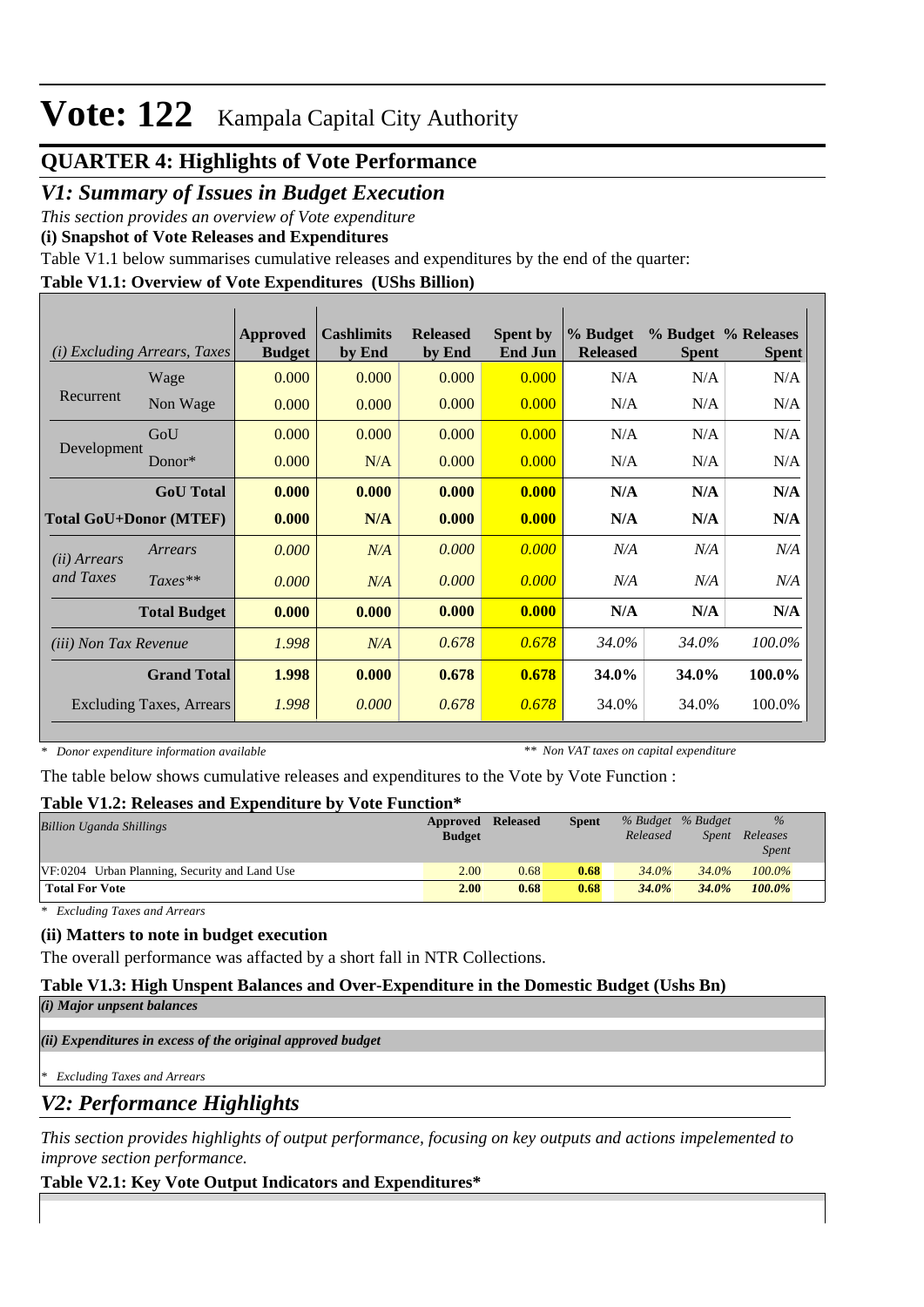# **Vote: 122** Kampala Capital City Authority

| QUARTER 7. HIGHIGHTS OF YOR I CHOI MARC                   |                                                      |                                                  |                                                           |       |  |  |  |  |
|-----------------------------------------------------------|------------------------------------------------------|--------------------------------------------------|-----------------------------------------------------------|-------|--|--|--|--|
| <i>Vote, Vote Function</i><br>Key Output                  | <b>Approved Budget and</b><br><b>Planned outputs</b> | <b>Cumulative Expenditure</b><br>and Performance | <b>Status and Reasons for</b><br>any Variation from Plans |       |  |  |  |  |
| Vote Function: 0204 Urban Planning, Security and Land Use |                                                      |                                                  |                                                           |       |  |  |  |  |
| <b>Vote Function Cost</b>                                 | <b>UShs Bn:</b>                                      | $1.998$ UShs Bn:                                 | 0.678 % Budget Spent:                                     | 34.0% |  |  |  |  |
| <b>Cost of Vote Services:</b>                             | UShs $Bn$ :                                          | $1.998$ UShs Bn:                                 | $0.678$ % Budget Spent:                                   | 34.0% |  |  |  |  |

## **QUA DTED 4: Highlights of Vote Perform**

*\* Excluding Taxes and Arrears*

Data collection to populate KCCA GIS database is ongoing. An Access database was designed to replace the current Excel database version for the plans. This was done to avoid the typo and duplication errors that are recurrent within the Excel database. The new version was presented and agreed upon by the GIS and TRT teams. Use of the new version will be done after population of the system with the old data and discussion with IT. City Services Atlas production

Editing of the first draft of the Atlas is progressing. The draft has been formatted with text, pictures and maps. It is at 50% completion.

Developing Collaborative networks

In a bid to develop collaborative networks, the section has been part of the following KCCA initiatives Feasibility study for the Cable car project: Activities included; partial definition of the proposed pilot route, rectification with justifications, mapping and attending meetings.

Kampala Low Carbon Development and Climate Change Resilient Strategy; discussing Climate Change issues that directly concern Physical Planning to be added to all KCCA projects for low emissions in Kampala.

Entry meeting for development of a historical buildings map in Kampala by Cross-Cultural foundation Uganda. The meeting introduced the project and was seeking consensus from key stakeholders on the mapping, preservation and protection of Kampala's built heritage.

Regional and or National Meetings:

The GIS represented the Authority at the following meetings

Uganda wetlands Atlas – Interim product. Meetings were attended for drafting of the above product. The product is being prepared in response to the cancellation of titles. It is supposed to present the current status of wetlands in the City to allow the ministry and Parliament to make decisions.

Road to climate change by KCCA in Makerere University, School of economics. This project is spearheaded by KCCA management. Part of the objectives of the project is to plant 50,000trees in 5years. The section has been involved in subsequent activities of the project.

 GIS section also prepared thirty eight (38) requests for maps from clients (both internal and external). The maps for internal clients were mainly for the following Directorates DRC, DPHE, and DETS & DPP

Overseeing of stages for taxis in and outside parks for purposes of streamlining Taxi operations in the City: requests on creating and changing stages in the taxi parks and along the roads were responded to as well as guidance on Taxi issues that needed Physical Planning input. A meeting was held with the above association to discuss issues concerning lorry parking in the City.

Institutional and Systems Development Support: Towards development of the City Address Model The project on CAM-CAMPV started, consultant started work in April and the following activities were done •Collation and literature review of documents for the GIS policy has started. In addition, data collection for the existing road signage has started in Central.

• The work plan for preparatory activities for CAM-CAMPVM was drawn. Time frames were attached taking into consideration of which activity precedes the other.

Training

Implementation of Geo-Information System (GIS) usage as a tool for planning and decision making. The above training was conducted by NEWPLAN for 16 KCCA staff at Crusader house. The above training took place from the 15 to the 19th Jun 2015.

Two members of staff attended half day training on Policy formulation on 15th April in Physical Planning Boardroom. The training emphasized the processes that should be followed during policy formulation

## **Table V2.2: Implementing Actions to Improve Vote Performance**